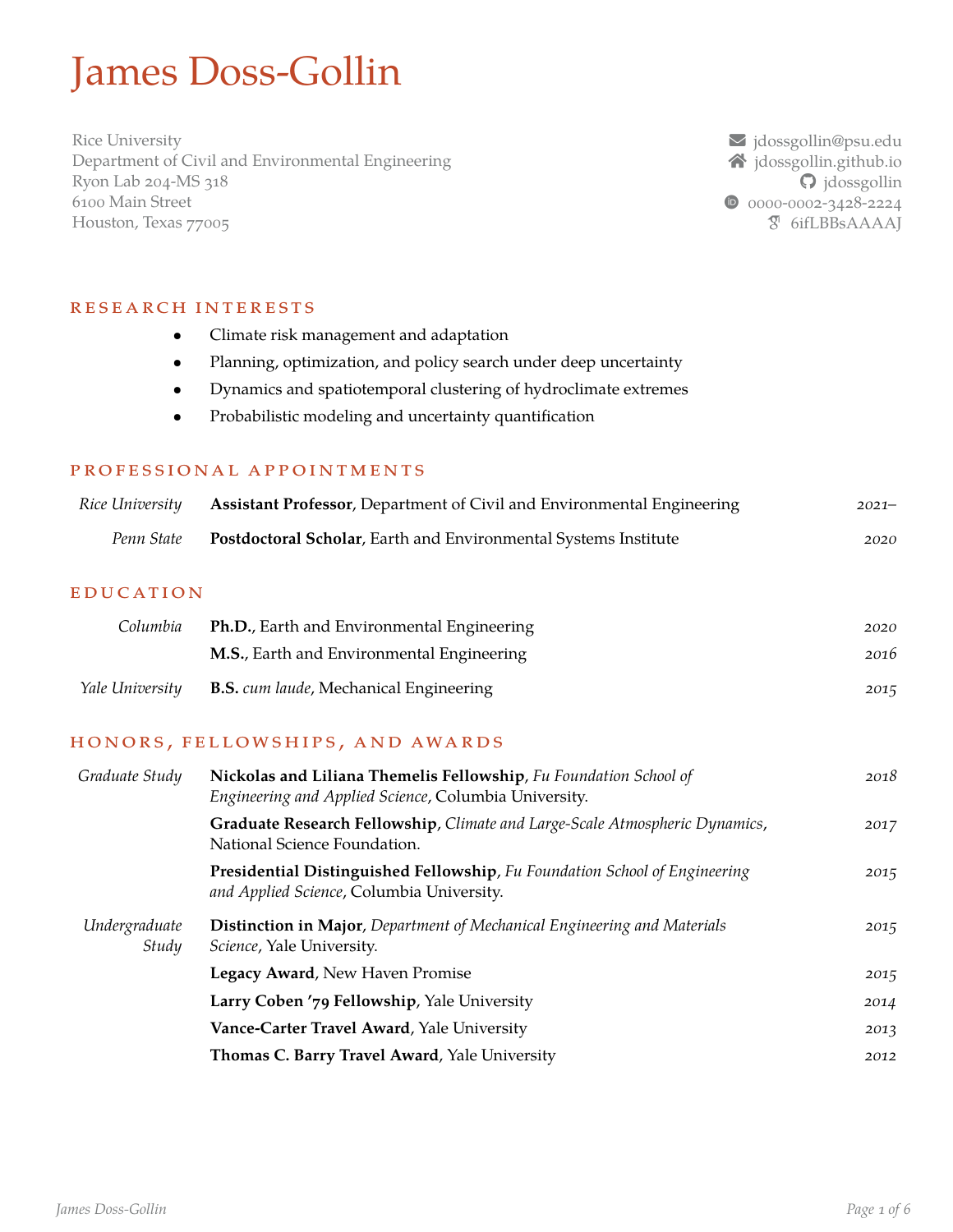#### PUBLICATIONS

| Journal<br>Publications | Doss-Gollin, James, Farnham, David J., Ho, Michelle, and Lall, Upmanu.<br>"Adaptation over Fatalism: Leveraging High-Impact Climate Disasters to<br>Boost Societal Resilience". Journal of Water Resources Planning and Management<br>146.4. DOI: 10/ghkp78                              | 2020 |
|-------------------------|------------------------------------------------------------------------------------------------------------------------------------------------------------------------------------------------------------------------------------------------------------------------------------------|------|
|                         | Rözer, Viktor, Kreibich, Heidi, Schröter, Kai, Müller, Meike, Sairam, Nivedita,<br>Doss-Gollin, James, Lall, Upmanu, and Merz, Bruno. "Probabilistic Models<br>Significantly Reduce Uncertainty in Hurricane Harvey Pluvial Flood Loss<br>Estimates". Earth's Future 7.4. DOI: 10/ghkp9k | 2019 |
|                         | Doss-Gollin, James, Farnham, David J., Steinschneider, Scott, and Lall,<br>Upmanu. "Robust Adaptation to Multiscale Climate Variability". Earth's<br>Future 7.7. DOI: 10/ghkp9b                                                                                                          | 2019 |
|                         | Farnham, David J, Doss-Gollin, James, and Lall, Upmanu. "Regional Extreme<br>Precipitation Events: Robust Inference from Credibly Simulated GCM<br>Variables". Water Resources Research 54.6. DOI: 10/gdwsf3                                                                             | 2018 |
|                         | Doss-Gollin, James, Muñoz, Ángel G, Mason, Simon J, and Pastén, Max.<br>"Heavy Rainfall in Paraguay during the 2015-2016 Austral Summer: Causes<br>and Sub-Seasonal-to-Seasonal Predictive Skill". Journal of Climate 31.17. DOI:<br>10/gdx6j8                                           | 2018 |
| <b>Dissertation</b>     | Doss-Gollin, James. "Sequential Adaptation through Prediction of Structured<br>Climate Risk". Columbia University. por: 10.7916/d8-p9ha-a055                                                                                                                                             | 2020 |
| Conference              | Amonkar, Yash Vijay, Doss-Gollin, James, and Lall, Upmanu. "Preserving<br>Long-Term Variability in Simulation of Multisite Streamflow Extremes".<br>American Geophsyical Union Fall Meeting. San Francisco, CA. DOI: 10/ghkp8j                                                           | 2019 |
|                         | Doss-Gollin, James, Lall, Upmanu, and Lamontagne, Jonathan. "Towards<br>Adaptive Resilience: Managing Uncertainties and Exploiting Predictability<br>across Timescales". American Geophsyical Union Fall Meeting. San Francisco,<br>CA. por: 10/ghkp8g                                   | 2019 |
|                         | Doss-Gollin, James, Farnham, David J, Steinschneider, Scott, and Lall,<br>Upmanu. "Robust Adaptation to Cyclical Climate Risk". American Geophsyical<br>Union Fall Meeting. Washington, DC. DOI: 10/ghkp93                                                                               | 2018 |
|                         | Doss-Gollin, James, Muñoz, Ángel G, Mason, Simon J, and Pastén, Max.<br>"Causes and Model Skill of the Persistent Intense Rainfall and Flooding in<br>Paraguay during the Austral Summer 2015-2016". American Geophsyical Union<br>Fall Meeting. New Orleans, LA. DOI: 10/ghkqb6         | 2017 |
|                         | Doss-Gollin, James, Farnham, David J, and Lall, Upmanu. "Designing and<br>Operating Infrastructure for Nonstationary Flood Risk Management".<br>American Geophsyical Union Fall Meeting. New Orleans, LA. DOI: 10/ghkqbm                                                                 | 2017 |
|                         | Faranda, Davide, Messori, Gabriele, Doss-Gollin, James, Farnham, David J,<br>Lall, Upmanu, and Yiou, Pascal. "Dynamics and Thermodynamics of Weather<br>Extremes: A Dynamical Systems Approach". American Geophsyical Union Fall<br>Meeting. New Orleans, LA                             | 2017 |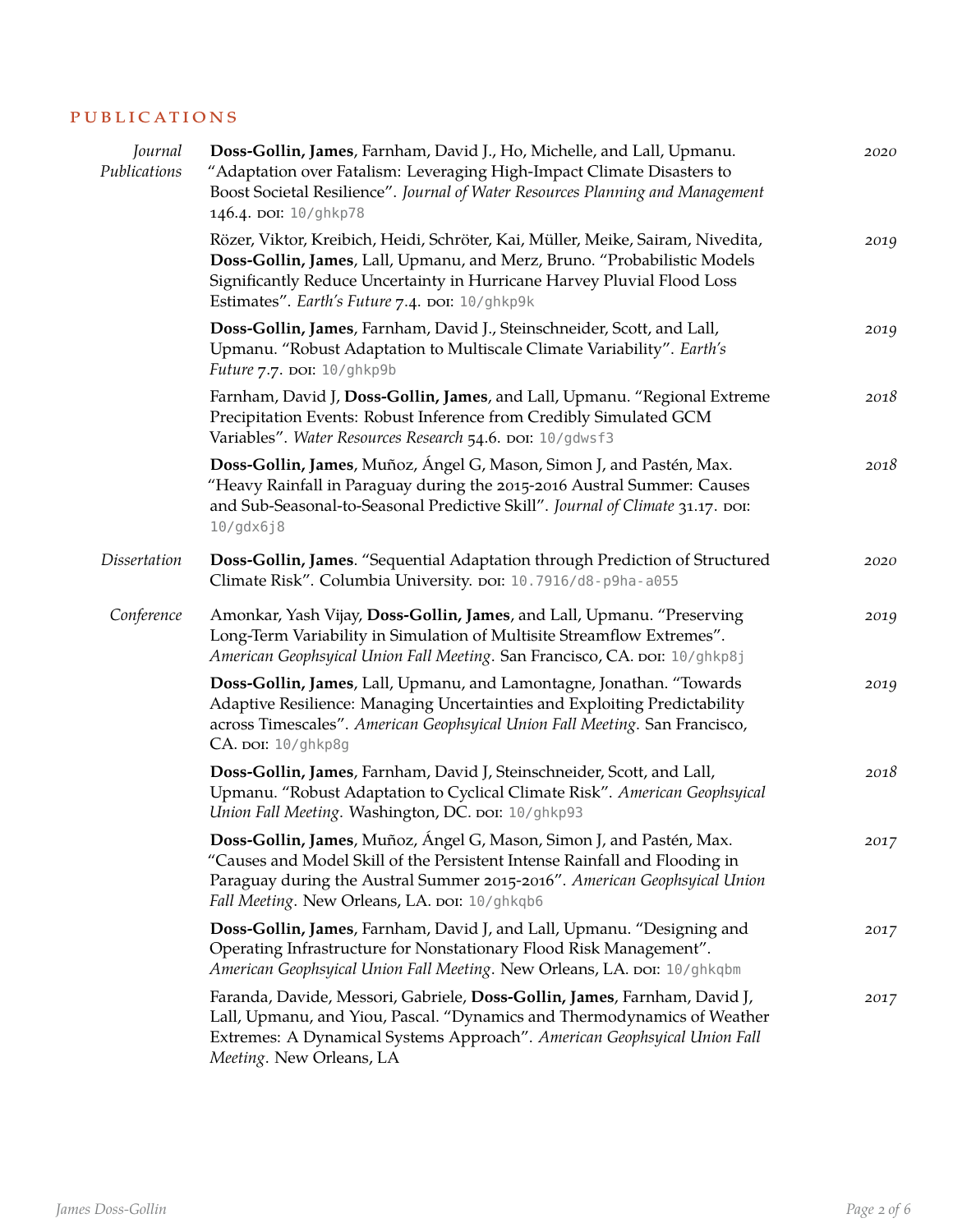|                | Rözer, Viktor, Kreibich, Heidi, Schröter, Kai, Doss-Gollin, James, Lall,<br>Upmanu, and Merz, Bruno. "BN-FLEMOps Pluvial - A Probabilistic<br>Multi-Variable Loss Estimation Model for Pluvial Floods". American<br>Geophsyical Union Fall Meeting. New Orleans, LA                                                                                                                                                             | 2017 |
|----------------|---------------------------------------------------------------------------------------------------------------------------------------------------------------------------------------------------------------------------------------------------------------------------------------------------------------------------------------------------------------------------------------------------------------------------------|------|
|                | Doss-Gollin, James, Farnham, David J, and Lall, Upmanu. "Global-Local<br>Interactions Modulate Tropical Moisture Exports to the Ohio River Basin".<br>American Geophsyical Union Fall Meeting. San Francisco, CA. DOI: 10/ghkqbd                                                                                                                                                                                                | 2016 |
|                | Farnham, David J, Doss-Gollin, James, and Lall, Upmanu. "Space-Time<br>Characteristics and Statistical Predictability of Extreme Daily Precipitation<br>Events in the Ohio River Basin". American Geophsyical Union Fall Meeting. San<br>Francisco, CA                                                                                                                                                                          | 2016 |
|                | Spence, Caitlin M, Brown, Casey, and Doss-Gollin, James. "Exploiting<br>Synoptic-Scale Climate Processes to Develop Nonstationary, Probabilistic<br>Flood Hazard Projections". American Geophysical Union Fall Meeting. San<br>Francisco, CA                                                                                                                                                                                    | 2016 |
|                | Doss-Gollin, James, de Souza Filho, Francisco de Assis, and da Silva,<br>Francisco Osny Enéas. "Analytic Modeling of Rainwater Harvesting in the<br>Brazilian Semiarid Northeast". Journal of the American Water Resources<br>Association 52.1. DOI: 10/f79x7x                                                                                                                                                                  | 2015 |
|                | Farnham, David J, Lall, Upmanu, Kwon, Hyun-Han, and Doss-Gollin, James.<br>"Moisture Transport and Extreme Precipitation in Mid-Latitudes". American<br>Geophsyical Union Fall Meeting. San Francisco, CA                                                                                                                                                                                                                       | 2015 |
|                | Araújo Júnior, Luiz Martins, de Souza Filho, Francisco de Assis, da<br>Silva Silveira, Cleiton, Aragão Dias, Tyhago, and Doss-Gollin, James.<br>"Análise dos eventos de seca no Nordeste Setentrional Brasileiro com base no<br>índice de precipitação normalizada". XII Simpósio de Recursos Hídricos Do<br>Nordeste. Natal, Rio Grande do Norte, Brasil: Associação Brasileira de<br>Recursos Hídricos (ABRH). DOI: 10/ghkqcz | 2014 |
|                | Doss-Gollin, James, de Souza Filho, Francisco de Assis, and da Silva,<br>Francisco Osny Enéas. "Considerações sobre a sustentabilidade hídrica de<br>cisternas para captação de chuva no Semiárido Brasileiro". XII Simpósio de<br>Recursos Hídricos Do Nordeste. Natal, Rio Grande do Norte, Brasil: Associação<br>Brasileira de Recursos Hídricos (ABRH). DOI: 10/ghkqcr                                                      | 2014 |
| In Preparation | Doss-Gollin, James, Farnham, David J., Lall, Upmanu, and Modi, Vijay.<br>"How Unprecedented Was the February 2021 Texas Cold Snap?"                                                                                                                                                                                                                                                                                             | 2021 |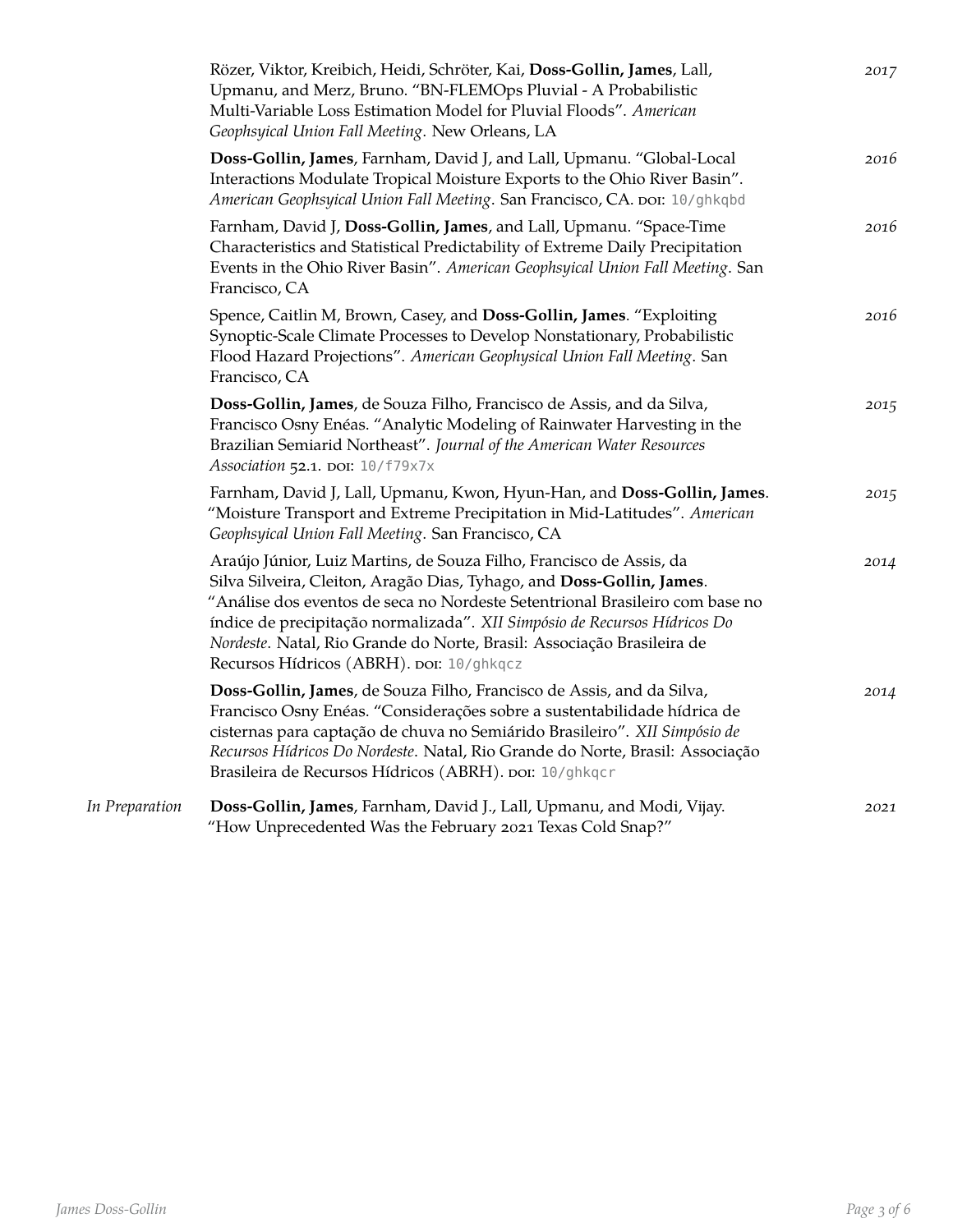## TALKS AND PRESENTATIONS

| <b>Invited Talks</b>      | Towards Adaptive Resilience: Decision and Policy Support for Household<br>Flood Risk Management, Department of Earth and Environmental Engineering<br>Summer Seminar, Columbia University.                                                                                                                            | 2020-08-21 |
|---------------------------|-----------------------------------------------------------------------------------------------------------------------------------------------------------------------------------------------------------------------------------------------------------------------------------------------------------------------|------------|
|                           | Prediction and Implications of Structured Climate Risk for Sequential<br>Adaptation under Deep Uncertainty, Center for Climate Risk Management<br>CLIMA Seminar, the Pennsylvania State University, State College, PA.                                                                                                | 2020-01-29 |
|                           | Prediction and Implications of Structured Climate Risk for Sequential<br>Adaptation under Deep Uncertainty, Department of Civil and Environmental<br>Engineering, Rice University, Houston, TX.                                                                                                                       | 2020-01-27 |
|                           | Prediction and Implications of Structured Climate Risk for Sequential<br>Adaptation under Deep Uncertainty, Complex Systems Simulation and<br>Optimization Group, National Renewable Energy Laboratory, Golden, CO.                                                                                                   | 2020-01-07 |
|                           | Drivers of Extreme Rainfall: Atmospheric Circulation Patterns and<br>Regional Intense Rainfall in the Ohio River Basin, European Flood Awareness<br>System Group, European Centre for Medium Range Weather Forecasting,<br>Reading, England.                                                                          | 2016-09-02 |
|                           | Understanding the Physical Drivers of Extreme Rainfall for Flood<br>Prediction, Oxford Water Network, Oxford University, Oxford, England.                                                                                                                                                                             | 2016-08-26 |
| Workshop<br>Presentations | Adaptive Resilience through Real Options and Deep Reinforecement<br>Learning, Doctoral Consortium on Computational Sustainability, Carnegie Mellon<br>University, Pittsburgh, PA. Oral Presentation.                                                                                                                  | 2019-10-18 |
|                           | Evaluating Staged Investments in Critical Infrastructure for Climate<br>Adaptation, Interdisciplinary Ph.D. Workshop in Sustainable Development,<br>Columbia University, New York, NY. Oral Presentation.                                                                                                             | 2019-04-13 |
|                           | Robust Adaptation to Multi-Scale Climate Variability, The Nexus of Climate<br>Data, Insurance, and Adaptive Capacity, Asheville, NC. Poster Presentation.                                                                                                                                                             | 2018-11-08 |
|                           | Extreme Rainfall in Paraguay During the 2015-16 Austral Summer, North<br>East Graduate Student Water Symposium, University of Massachusetts Amherst,<br>Amherst, MA. Oral Presentation.                                                                                                                               | 2017-09-10 |
|                           | Regional Intense Precipitation: Inferences From GCM Atmospheric<br>Circulation Fields, Modeling Research in the Cloud, NCAR, Boulder, Colorado.<br>Poster Presentation.                                                                                                                                               | 2017-05-31 |
|                           | <b>Statistical-Dynamical Analysis of Climate Projections for Flood</b><br>Infrastructure Design, Interdisciplinary Ph.D. Workshop in Sustainable<br>Development 2017, Columbia University, New York, NY. Oral Presentation.                                                                                           | 2017-04-21 |
|                           | Physical Mechanisms and Subseasonal-to-Seasonal Predictability of<br>Persistent Intense Rainfall and Paraguay River Flooding During the Austral<br>Summer 2015/2016, Workshop on Subseasonal to Seasonal Predictability of<br>Extreme Weather and Climate, Columbia University, New York, NY. Poster<br>Presentation. | 2016-12-07 |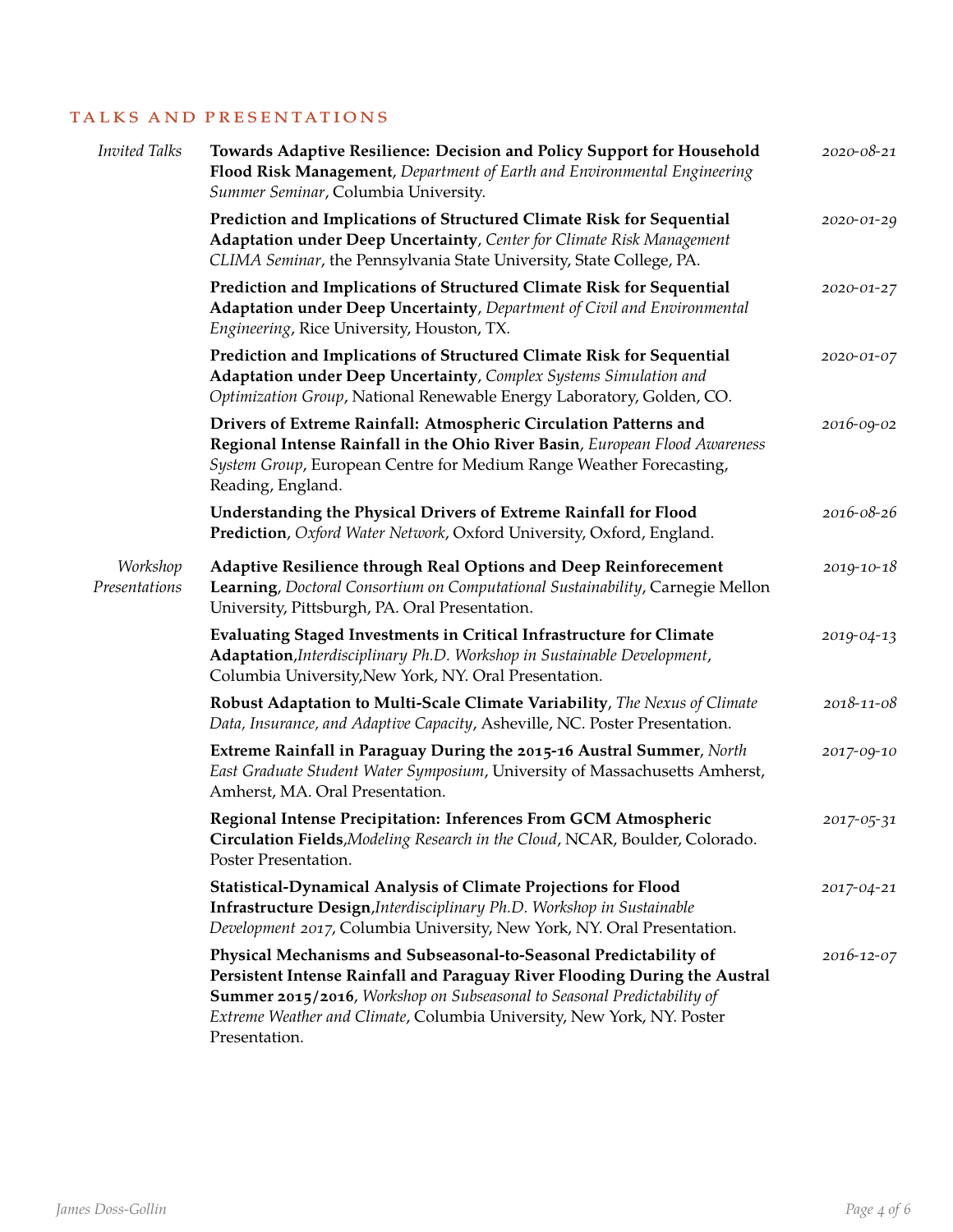#### PUBLIC OUTREACH

| Media Coverage                                | The False Comfort of Higher Seawalls, Paola Rosa-Aquino, The New Republic                                                                                                                                                                                                                                              | 2019-10-29    |
|-----------------------------------------------|------------------------------------------------------------------------------------------------------------------------------------------------------------------------------------------------------------------------------------------------------------------------------------------------------------------------|---------------|
|                                               | Panelist, Liquid Futures: Envisioning a World with Water for All, Lenfest Center<br>for the Arts, Columbia University, New York, NY.                                                                                                                                                                                   | 2019-09-21    |
|                                               | New Study Shows Promise for Long-Term Weather Forecasts in South<br>America, Elisabeth Gawthrop, State of the Planet.                                                                                                                                                                                                  | 2018-08-06    |
|                                               | PROFESSIONAL ENGAGEMENT                                                                                                                                                                                                                                                                                                |               |
| Peer Review                                   | A verified review is available on Publons:<br>• Hydrology and Earth System Sciences<br>• Journal of Applied Meteorology and Climatology<br>• Journal of Hydrology<br>• Journal of Water Resources Management and Planning<br>• Oxford Journal of Development Studies<br>• Water Resources Research<br>• Water Security |               |
| Workshops and<br><b>Sessions</b><br>Organized | Primary Convenor, 51A: Emerging Needs and Approaches for Climate Services:<br>Understanding and Developing Innovative Approaches to User-Oriented Climate<br>Services, American Geophysical Union Fall Meeting, San Francisco, CA.                                                                                     | 2019-12-23    |
|                                               | Student Organizer, Earth and Environmental Engineering Student Research<br>Symposium, Columbia University, New York, NY.                                                                                                                                                                                               | 2018-10-12    |
|                                               | <b>Student Organizer</b> , Earth and Environmental Engineering Student Research<br>Symposium, Columbia University, New York, NY.                                                                                                                                                                                       | 2017-10-27    |
| <b>TEACHING</b>                               |                                                                                                                                                                                                                                                                                                                        |               |
| Columbia<br>University                        | Teaching Assistant, Environmental Data Modeling and Analysis.                                                                                                                                                                                                                                                          | 2017          |
|                                               | Guest Lecturer, Water Systems Analysis.                                                                                                                                                                                                                                                                                | 2017          |
| Non-Academic                                  | Python and Data Science Facilitator, Oliver Wyman Group                                                                                                                                                                                                                                                                |               |
| FURTHER EXPERIENCE                            |                                                                                                                                                                                                                                                                                                                        |               |
| Graduate Study                                | Visiting Graduate Researcher, Lamontagne Research Group, Department of<br>Civil and Environmental Engineering, Tufts University, Medford, MA.                                                                                                                                                                          | 2019-2020     |
|                                               | Graduate Research Fellow, Columbia Water Center, Department of Earth and<br>Environmental Engineering, Columbia University, New York, NY.                                                                                                                                                                              | $2015 - 2020$ |
|                                               | <b>Summer Intern</b> , Education Policy Initiative, Elm City Communities / New<br>Haven Housing Authority, New Haven, CT.                                                                                                                                                                                              | 2015          |
| Undergraduate<br>Study                        | President (2014), Design Lead (2013), Member (2012, 2015), Engineers<br>Without Borders, Yale Student Chapter, New Haven, CT.                                                                                                                                                                                          | $2012 - 2015$ |
|                                               | Founder and President, New Haven REACH, New Haven, CT.                                                                                                                                                                                                                                                                 | $2012 - 2015$ |